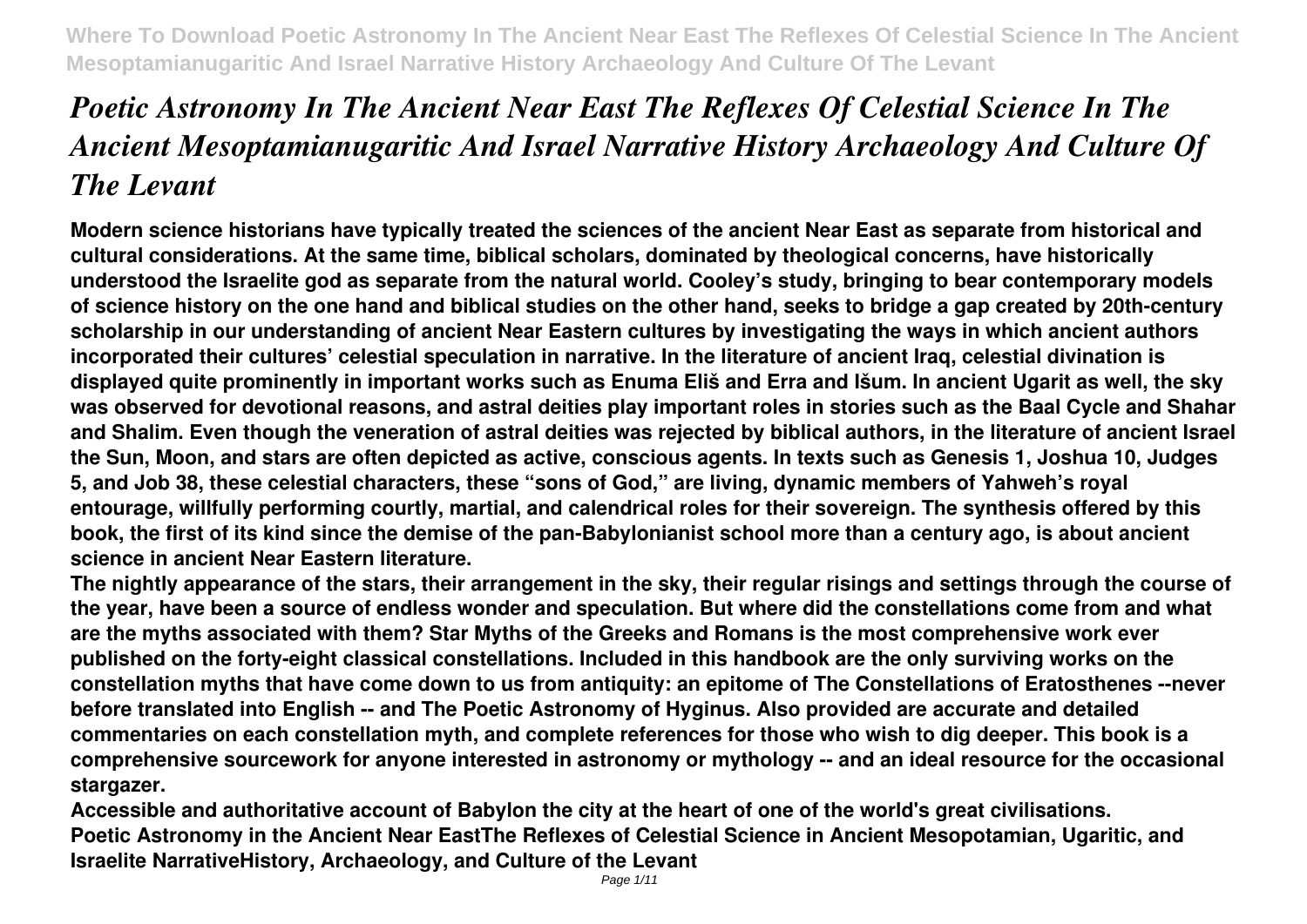# **A Sourcebook**

**The New Science of Giambattista Vico Astronomy, Cosmology, and Gender in the Post-Darwinian World Josiah's Festival Scroll for the Fall of Assyria Between Ritual Tradition, Creativity and Emotionality Zodiac Calendars in the Dead Sea Scrolls and Their Reception History of Astronomy**

*This is the first English-language monograph on Marcus Manilius, a Roman poet of the first century AD, whose Astronomica is our earliest extant comprehensive treatment of astrology. Katharina Volk brings Manilius and his world alive for modern readers by exploring the manifold intellectual traditions that have gone into shaping the Astronomica: ancient astronomy and cosmology, the history and practice of astrology, the historical and political situation at the poem's composition, the poetic and generic conventions that inform it, and the philosophical underpinnings of Manilius' world-view. What emerges is a panoroma of the cultural imagination of the Early Empire, a fascinating picture of the ways in which educated Greeks and Romans were accustomed to think and speak about the cosmos and man's place in it.*

*The Routledge Encyclopedia of Ancient Mediterranean Religions is the first comprehensive singlevolume reference work offering authoritative coverage of ancient religions in the Mediterranean world. Chronologically, the volume's scope extends from pre-historical antiquity in the third millennium B.C.E. through the rise of Islam in the seventh century C.E. An interdisciplinary approach draws out the common issues and elements between and among religious traditions in the Mediterranean basin. Key features of the volume include: Detailed maps of the Mediterranean World, ancient Egypt, the Roman Empire, and the Hellenistic World A comprehensive timeline of major events, innovations, and individuals, divided by region to provide both a diachronic and pan-Mediterranean, synchronic view A broad geographical range including western Asia, northern Africa, and southern Europe This encyclopedia will serve as a key point of reference for all students and scholars interested in ancient Mediterranean culture and society.*

*"This book examines the innovations of the ancient philosopher Aratus in the field of astronomy"--Provided by publisher.*

*Modern science historians have typically treated the sciences of the ancient Near East as separate from historical and cultural considerations. At the same time, biblical scholars, dominated by*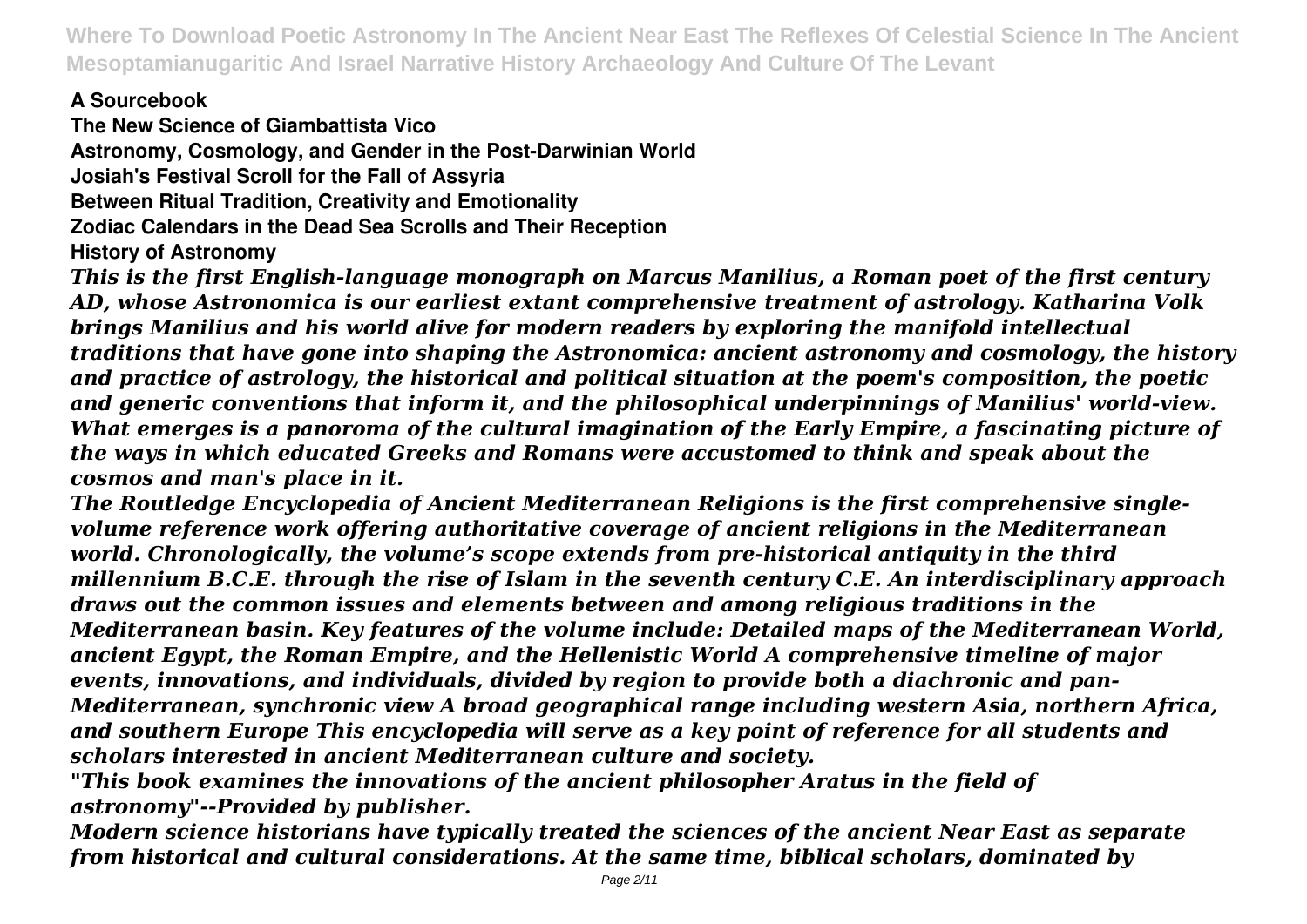*theological concerns, have historically understood the Israelite god as separate from the natural world. Cooley's study, bringing to bear contemporary models of science history on the one hand and biblical studies on the other hand, seeks to bridge a gap created by 20th-century scholarship in our understanding of ancient Near Eastern cultures by investigating the ways in which ancient authors incorporated their cultures' celestial speculation in narrative. In the literature of ancient Iraq, celestial divination is displayed quite prominently in important works such as Enuma Elis and Erra and Isum. In ancient Ugarit as well, the sky was observed for devotional reasons, and astral deities play important roles in stories such as the Baal Cycle and Shahar and Shalim. Even though the veneration of astral deities was rejected by biblical authors, in the literature of ancient Israel the Sun, Moon, and stars are often depicted as active, conscious agents. In texts such as Genesis 1, Joshua 10, Judges 5, and Job 38, these celestial characters, these "sons of God," are living, dynamic members of Yahweh's royal entourage, willfully performing courtly, martial, and calendrical roles for their sovereign. The synthesis offered by this book, the first of its kind since the demise of the pan-Babylonianist school more than a century ago, is about ancient science in ancient Near Eastern literature.*

*Routledge Encyclopedia of Ancient Mediterranean Religions*

*Down to the Hour: Short Time in the Ancient Mediterranean and Near East*

*Telling Failures*

*Astronomical Knowledge Transmission Through Illustrated Aratea Manuscripts The City of Babylon*

*The Master's Dissertation of Cometan*

# *Aratus and the Astronomical Tradition*

*Cultural Contact explores adaptation, resistance and reciprocity in Axial-Age Mediterranean exchange, a discussion begun in antiquity. Real progress requires relearning the Mediterranean as a historical system. These essays illustrate the problems such study must overcome.*

*This revelatory new translation of Job by one of the world's leading biblical scholars will reshape the way we read this canonical text The book of Job has often been called the greatest poem ever written. The book, in Edward Greenstein's characterization, is "a Wunderkind, a genius emerging out of the confluence of two literary streams" which "dazzles like Shakespeare with unrivaled vocabulary and a penchant for linguistic innovation." Despite the text's literary prestige and cultural prominence, no English translation has come close to conveying the proper sense of the original. The book has consequently been misunderstood in*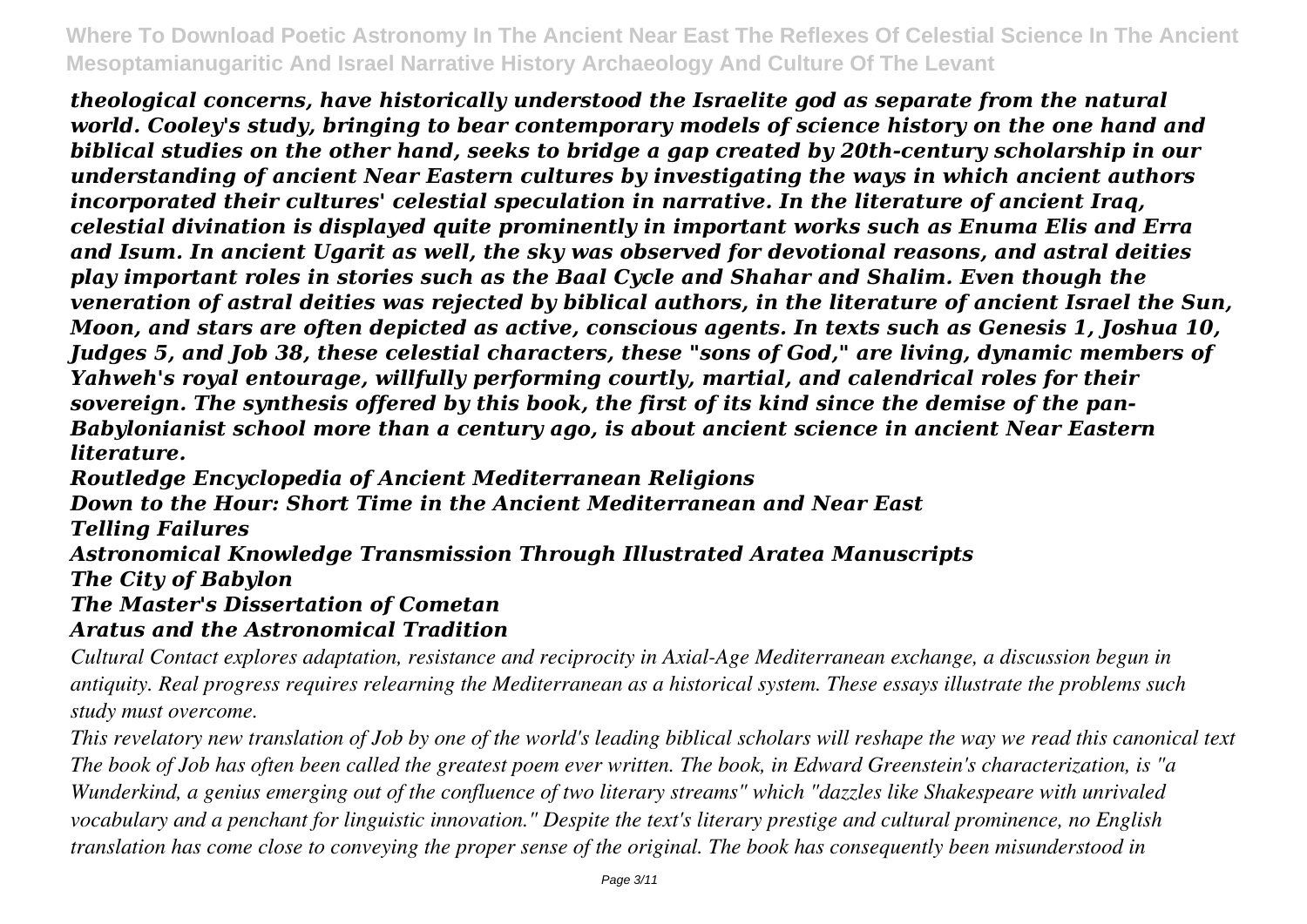*innumerable details and in its main themes. Edward Greenstein's new translation of Job is the culmination of decades of intensive research and painstaking philological and literary analysis, offering a major reinterpretation of this canonical text. Through his beautifully rendered translation and insightful introduction and commentary, Greenstein presents a new perspective: Job, he shows, was defiant of God until the end. The book is more about speaking truth to power than the problem of unjust suffering. Engages with the social cosmos of the Bible, in which all creatures, even 'inanimate' ones, are alive and able to interact. This groundbreaking volume presents a new translation of the text and detailed interpretation of almost every word or phrase in the book of Judges, drawing from archaeology and iconography, textual versions, biblical parallels, and extrabiblical texts, many never noted before. Archaeology also serves to show how a story of the Iron II period employed visible ruins to narrate supposedly early events from the so-called "period of the Judges." The synchronic analysis for each unit sketches its characters and main themes, as well as other literary dynamics. The diachronic, redactional analysis shows the shifting settings of units as well as their development, commonly due to their inner-textual reception and reinterpretation. The result is a remarkably fresh historical-critical treatment of 1:1-10:5.*

*Encyclopedia of Ancient Greece From Adapa to Enoch An Encyclopedia The Biblical Cosmos A Commentary on Judges 1:1 Ð 10:5 The Epigrams of M. Val. Martial*

#### *The Oxford Handbook of Ritual and Worship in the Hebrew Bible*

Greek religion is filled with strange sexual artifacts - stories of mortal women's couplings with gods; rituals like the basilinna's "marriage" to Dionysus; beliefs in the impregnating power of snakes and deities; the unusual birth stories of Pythagoras, Plato, and Alexander; and more. In this provocative study, Marguerite Rigoglioso suggests such details are remnants of an early Greek cult of divine birth, not unlike that of Egypt. Scouring myth, legend, and history from a female-oriented perspective, she argues that many in the highest echelons of Greek civilization believed non-ordinary conception was the only means possible of bringing forth individuals who could serve as leaders, and that special cadres of virgin priestesses were dedicated to this practice. Her book adds a unique perspective to our understanding of antiquity, and has significant implications for the study of Christianity and other religions in which divine birth claims are central. The book's stunning insights provide fascinating reading for those interested in female-inclusive approaches to ancient religion.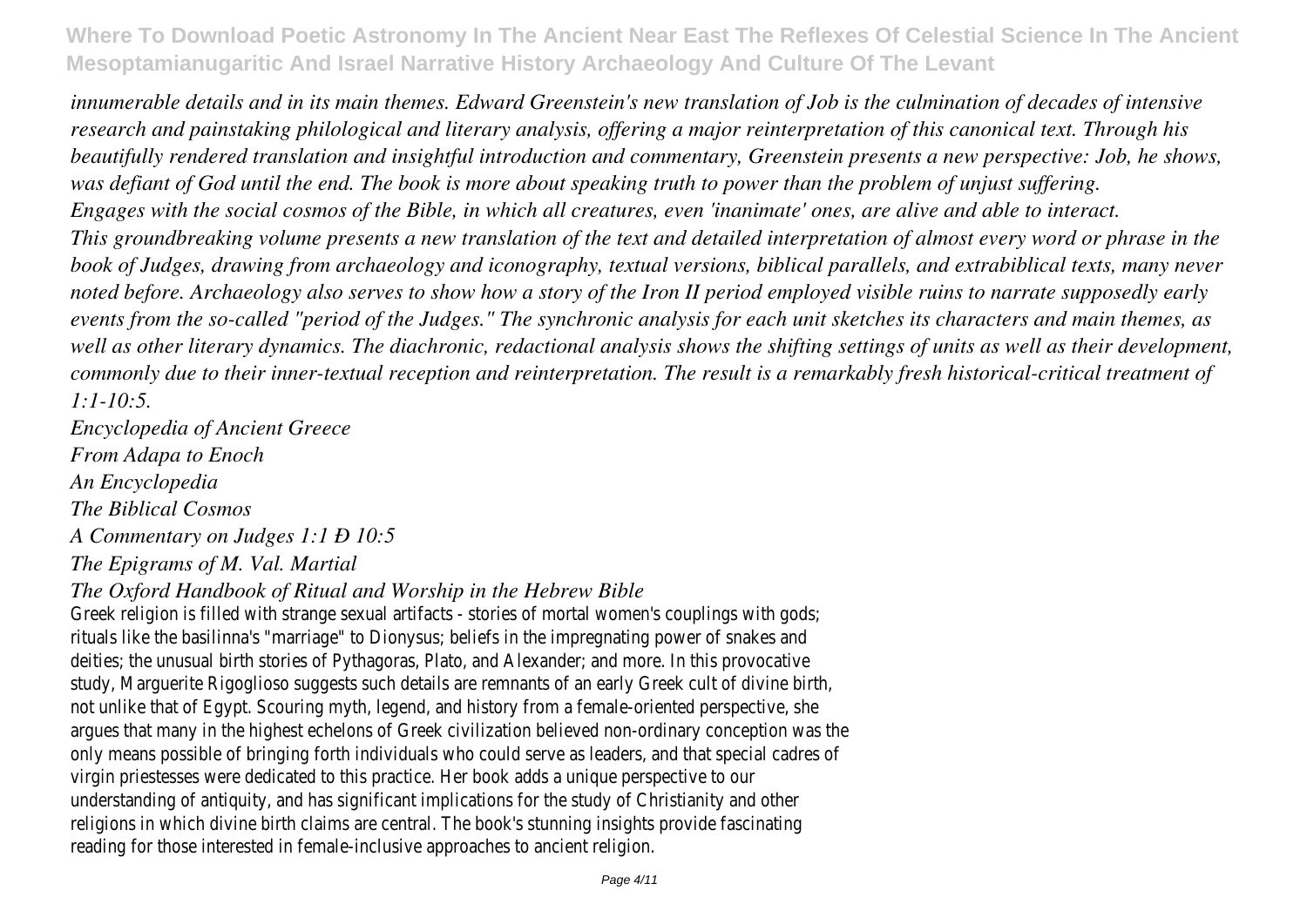Official title: Do the prehistoric interactions between astronomy and religion form a distinct religious tradition? In the dissertation for his Master's of Arts degree from the University of Central Lancashire, Cometan introduced and thoroughly explored his theory of the existence of the oldest religious tradition based on astronomical observation which he titles the Astronic tradition, or Astronicism. In this work, which received a Distinction Grade of 87 following its examination, Cometan discovers that astronomy and religion were indeed intertwined in prehistoric and ancient times. Through archaeological evidence, Cometan makes the case for the existence of an Astronic religious tradition stretching back to the Upper Palaeolithic period of the Stone Age some 40,000 years ago. Key ideas of Cometan's dissertation work include astromorphism, astrolatry, astroglyphs, astromancy, astronomical religion, and the theory of an astronomical Urreligion (an original or primordial religion). Examining every aspect of the culture from antiquity to the founding of Constantinople in the early Byzantine era, this thoroughly cross-referenced and fully indexed work is written by an international group of scholars. This Encyclopedia is derived from the more broadly focused Encyclopedia of Greece and the Hellenic Tradition, the highly praised two-volume work. Newly edited by Nigel Wilson, this singlevolume reference provides a comprehensive and authoritative guide to the political, cultural, and social life of the people and to the places, ideas, periods, and events that defined ancient Greece. Astronomy is the oldest and most sublime of all the sciences. To a contemplative observer of the heavens, the number and brilliancy of the stars, the lustre of the planets, the silvery aspect of the Moon, with her ever-changing phases, together with the order, the harmony, and unison pervading them all, create in his mind thoughts of wonder and admiration. Occupying the abyss of space indistinguishable from infinity, the starry heavens in grandeur and magnificence surpass the loftiest conceptions of the human mind; for, at a distance beyond the range of ordinary vision, the telescope reveals clusters, systems, galaxies, universes of stars—suns—the innumerable host of heaven, each shining with a splendour comparable with that of our Sun, and, in all likelihood, fulfilling in a similar manner the same beneficent purposes. The time when man began to study the stars is lost in the antiquity of prehistoric ages. The ancient inhabitants of the Earth regarded the heavenly bodies with veneration and awe, erected temples in their honour, and worshipped them as deities. Historical records of astronomy carry us back several thousand years. During the greater part of this time, and until a comparatively recent period, astronomy was associated with astrology—a science which originated from a desire on the part of mankind to penetrate the future, and which was based upon the supposed influence of the heavenly bodies upon human and terrestrial affairs. It was natural to imagine that the overruling power which governed and directed the course of sublunary events resided in the heavens, and that its decrees might be understood by watching the movements of the heavenly bodies under its control. It was, therefore, believed that by observing the configuration of the planets and the positions of the the page  $5/11$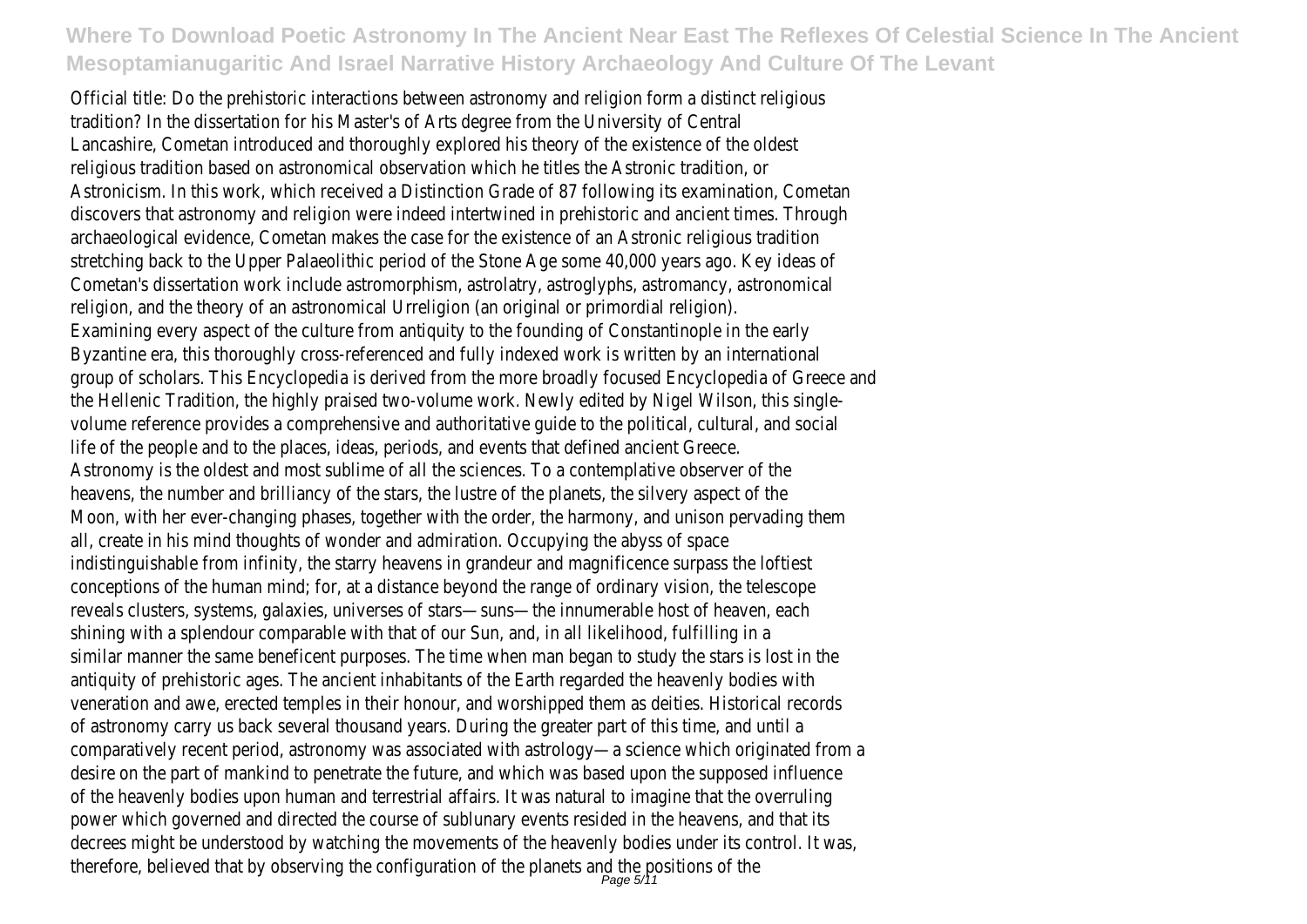constellations at the instant of the birth of an individual, his horoscope, or destiny, could be foretold; and that by making observations of a somewhat similar nature the occurrence of events of public importance could be predicted. When, however, the laws which govern the motions of the heavenly bodies became better known, and especially after the discovery of the great law of gravitation, astrology ceased to be a belief, though for long after it retained its power over the imagination, and was often alluded to in the writings of poets and other authors. The Cult of Divine Birth in Ancient Greece Judges 1 Star Myths of the Greeks and Romans The Origins of Isaiah 24–27 Poetic Astronomy in the Ancient Near East and Hebrew Bible Metamorphosis of Nothingness Human Development in Sacred Landscapes

*The first detailed examination of the vibrant culture of literature produced by Scots in Latin in the late-sixteenth and seventeenth centuries. A study on the intersection of art, science, and the natural world in Hellenistic and Roman times.*

*"The conceit in the title of this volume is that ritual, however expansively it may be defined, is ineluctably tethered to religion and worship. It has a primal connection to the idea that a transcendent order - numinous and mysterious, supranatural and elusive, divine and wholly other - gives meaning and purpose to life. The construction of rites and rituals enables humans to conceive and apprehend this transcendent order, to symbolize it and interact with it, to postulate its truths in the face of contradicting realities and to repair them when they have been breached or diminished. The focus of this Handbook is on ritual and worship from the perspective of biblical studies, particularly on the Hebrew Bible and its ancient Near Eastern antecedents. Within this context, attention will be given to the development of ideas in Jewish, Christian, and Muslim thinking, but only insofar as they connect with or extend the trajectory of biblical precedents. The volume reflects a wide range of analytical approaches to ancient texts, inscriptions, iconography, and ritual artifacts. It examines the social history and cultural knowledge encoded in rituals, and explores the way rituals shape and are shaped by politics, economics, ethical imperatives, and religion itself. Toward this end, the volume is organized into six major sections: Historical Contexts, Interpretive Approaches, Ritual Elements (participants, places, times, objects, practices), Underlying Cultural and Theological Perspectives, History of Interpretation, Social-Cultural Functions, and Theology and Theological Heritage"-- This book offers perspectives on the interplay between short-term timekeeping technologies and their social contexts in ancient Egypt, Babylon, Greece, and Rome. It explores the origins of the "hour" as a temporal unit and illuminates timekeeping activities in antiquity. Manilius and his Intellectual Background The Eclipse Festivals*

*Early Encounters between East Asia and Europe*

*Art, Science, and the Natural World in the Ancient Mediterranean, 300 BC to AD 100*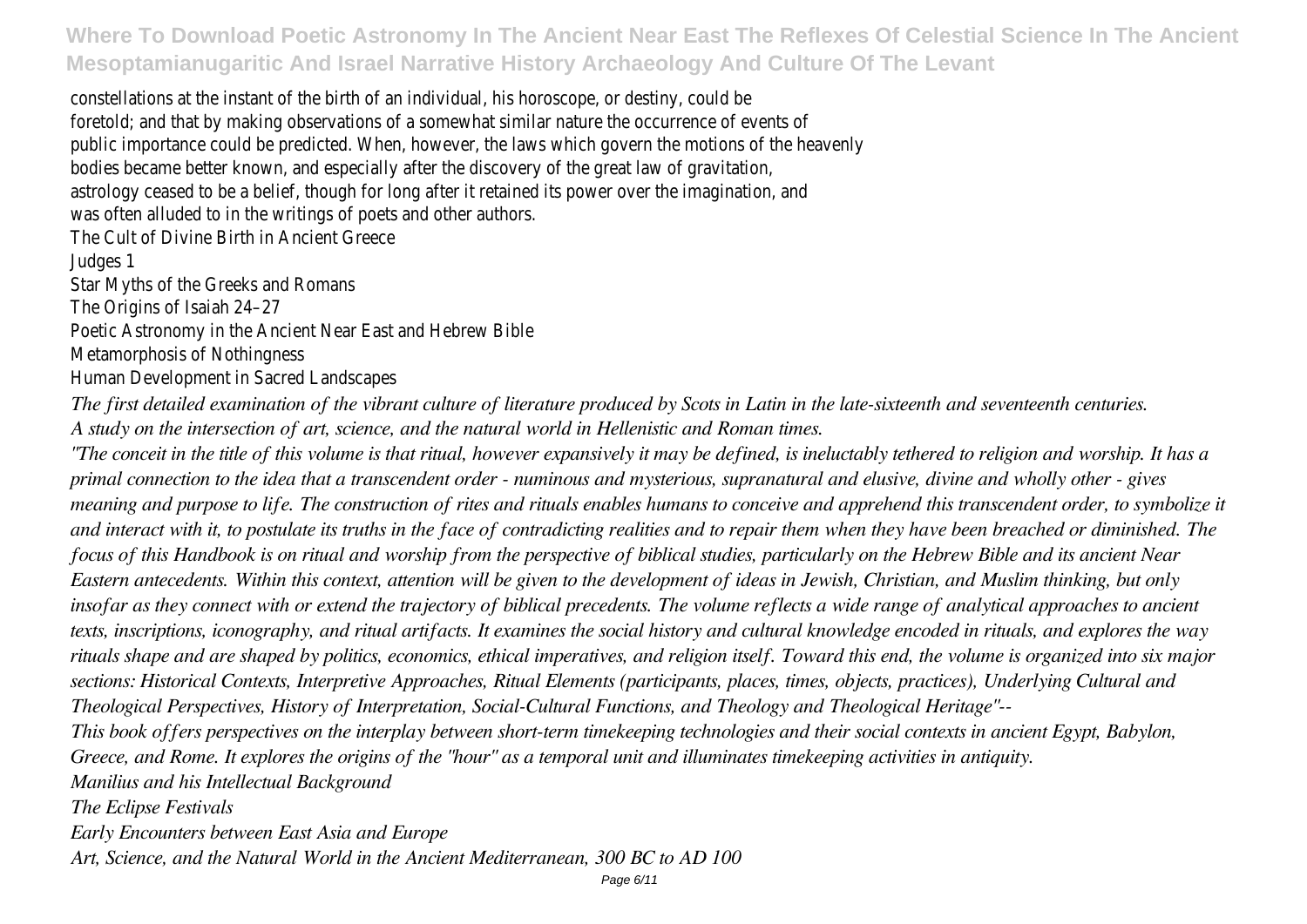#### *Neo-Latin Literature and Literary Culture in Early Modern Scotland*

### *Shining in the Ancient Sea*

### *A History, c. 2000 BC – AD 116*

*The Circulation of Astronomical Knowledge in the Ancient World explores the ways in which astronomical knowledge circulated between different communities of scholars over time and space, and what was done with that knowledge when it was received. A pioneering treatise that aroused great controversy when it was first published in 1725, Vico's New Science is acknowledged today to be one of the few works of authentic genius in the history of social theory. It represents the most ambitious attempt before Comte at comprehensive science of human society and the most profound analysis of the class struggle prior to Marx.*

*This carefully researched monograph is a historical investigation of the illustrated Aratea astronomical manuscript and its many interpretations over the centuries. Aratus' 270 B.C.E. Greek poem describing the constellations and astrological phenomena was translated and copied over 800 years into illuminated manuscripts that preserved and illustrated these ancient stories about the constellations. The Aratea survives in its entirety due to multiple translations from Greek to Latin and even to Arabic, with many illuminated versions being commissioned over the ages. The survey encompasses four interrelated disciplines: history of literature, history of myth, history of science, and history of art. Aratea manuscripts by their nature are a meeting place of these distinct branches, and the culling of information from historical literature and from the manuscripts themselves focuses on a wider, holistic view; a narrow approach could not provide a proper prospective. What is most essential to know about this work is that because of its successive incarnations it has survived and been reinterpreted through the centuries, which speaks to its importance in all of these disciplines. This book brings a better understanding of the history, changes and transmission of the original astronomical Phaenomena poem. Historians, art historians, astronomy lovers, and historians of astronomy will learn more specialized details concerning the Aratea and how the tradition survived from the Middle Ages. It is a credit to the poetry of Aratus and the later interpreters of the text that its pagan aspects were not edited nor removed, but respected and maintained in the exact same form despite the fact that all sixty Aratea manuscripts mentioned in this study were produced under the rule of Christianity.*

*"Holy Landscape" is a term frequently used to describe a multidimensional phenomenon. What this actually comprises is hard to define. Precisely this question is addressed in this volume. The "holy landscape" depends on people's Weltanschauung and is influenced by their respective culture and ethos. It is not just a question of religious buildings and rituals, nor is a mere matter of explicating terms such as "pure" and "impure", magic and myths; it is about an expressive space in which the "ceremony and mood of rites and cults" take place. The contributions also deal with the emergence and continuing development of the term "holy landscape" and the changing expressions of religious mood.*

*Reports and Papers Read at the Meetings of the Architectural Societies of the Archdeaconry of Northhampton, the Counties of York and Lincoln (etc.)*

*The Circulation of Astronomical Knowledge in the Ancient World*

*Unabridged Translation of the Third Edition (1744) with the addition of "Practic of the New Science"*

*The Hebrew Bible and Environmental Ethics*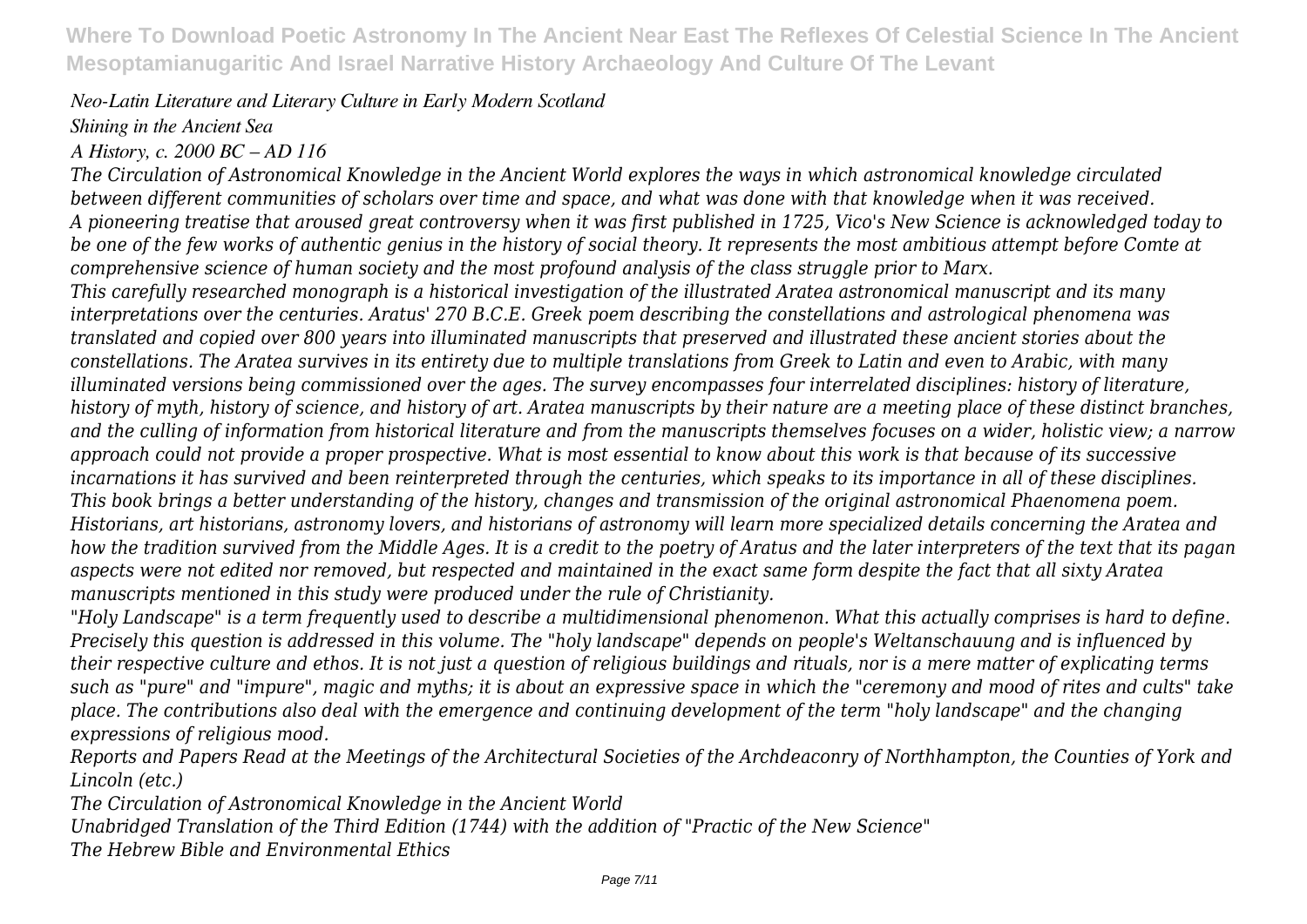#### *"The Scaffolding of Our Thoughts" Humans, NonHumans, and the Living Landscape The Astronomy of Milton's 'Paradise Lost'*

*Ireland is home to some of the world's oldest astronomically-aligned structures, giant stone monuments erected over 5,000 years ago. Despite their apparent simplicity, these megalithic edifices were crafted by a scientifically knowledgeable community of farmers who endeavoured to enshrine their beliefs in a stellar afterlife within the very fabric of their cleverly-designed stone temples.Finally back in print, this reissued edition presents evidence suggesting the builders of monuments such as Newgrange and its Boyne Valley counterparts were adept astronomers, cunning engineers and capable surveyors. Their huge monuments are memorials in stone and earth, commemorating their creators' perceived unity with the cosmos and enshrining a belief system which resulted from a crossover between science and spirituality.As investigation of this awe-inspiring civilisation of people continues on many levels, evidence is emerging that significant archaeological sites dating from deep in prehistory are linked not just through mythology, archaeology and cosmology - but through an arrangement of complex, and in some cases astonishing, alignments. Some of these alignments of ancient sites stretch from one side of Ireland to another.While the accounts of the lives of some prominent Irish saints appear to be steeped in folklore and mystery, it seems from new interpretations of the literature that the cosmic world view which existed in Neolithic Ireland experienced a continuity right into the Early Christian period.Join us on this fascinating exploration of stones, stars and stories."The sheer amount of information contained within the book is mind-boggling. It is well thought out and structured . . . The more you read the evidence the more convinced you become."- Astronomy & Space magazine"Refreshing and fascinating . . . a wonderful magical book, sumptuously illustrated and a must for anyone who loves to delve deep into our past." - Kenny's Irish Bookshop"A fascinating insight into Ireland's ancient burial sites" - Irish Independent"A monument" - Drogheda Independent"It is a beautiful book and very well written. The information that you collected is outstanding." - Barbara Carter, co-author, The Myth of the Year and The Goddess and the Bull"The authors . . . reach interesting and challenging conclusions about the significance of ancient astronomical knowledge. The book is jammed with colour illustrations, maps and photographs. A thoroughly interesting read!" - Archaeology Ireland."An essential book that demonstrates just how much the beliefs and practicesof our ancestors were influenced by the movement of the stars, in particularthose of the constellation Cygnus - the celestial swan and Northern Cross -once seen as a source of life and the destination of the soul in death. Amust have tome for all those passionate about what remains of our fastdisappearing ritual monuments of the prehistoric age." - Andrew Collins, author of The Cygnus Mystery*

*Omar Khayyam (11th-12th centuries CE), a celebrated polymath, mathematician, astronomer, and philosopher* Page 8/11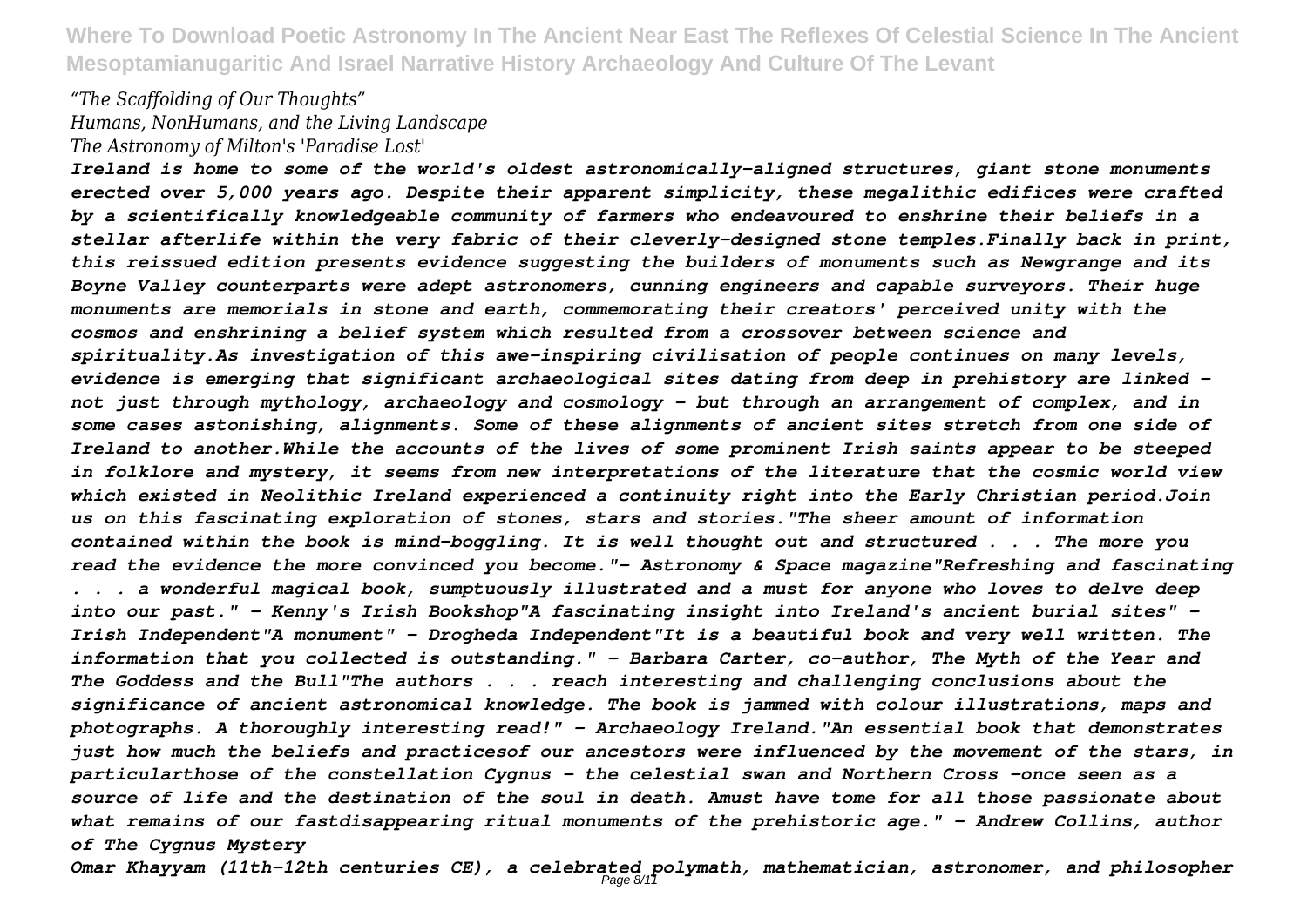*is best known as a Persian poet and author of the Rubā'iyāt, but his validity as a poet is highly debated. To address this, this book focuses on 100 quatrains that have been authenticated by three known Persian authorities. To bring out Khayyam's voice, inner feelings and thoughts, this unique bilingual volume provides the Persian originals side-by-side with their literal translations in English. This serves to bring the reader closer to the originals, and allows them to make connections and draw conclusions according to their time and place in life.*

*Francesca Rochberg has for more than thirty-five years been a leading figure in the study of ancient science. "The Scaffolding of Our Thoughts" honors this luminary with twenty essays, each reflecting on aspects of her work.*

*In this, the first book-length study of astronomy in Hardy's writing, historian of science and literary scholar Pamela Gossin brings the analytical tools of both disciplines to bear as she offers unexpected and sophisticated readings of seven novels that enrich Darwinian and feminist perspectives on his work, extend formalist evaluations of his achievement as a writer, and provide fresh interpretations of enigmatic passages and scenes. In an elegantly crafted introduction, Gossin draws together the shared critical values and methods of literary studies and the history of science to articulate a hybrid model of scholarly interpretation and analysis that promotes cross-disciplinary compassion and understanding within the current contention of the science/culture wars. She then situates Hardy's own deeply interdisciplinary knowledge of astronomy and cosmology within both literary and scientific traditions, from the ancient world through the Victorian era. Gossin offers insightful new assessments of A Pair of Blue Eyes, Far from the Madding Crowd, The Return of the Native, Two on a Tower, The Woodlanders, Tess of the D'Urbervilles, and Jude the Obscure, arguing that Hardy's personal synthesis of ancient and modern astronomy with mythopoetic and scientific cosmologies enabled him to write as a literary cosmologist for the post-Darwinian world. The profound new myths that comprise Hardy's novel universe can be read as a sustained set of literary thought-experiments by which he critiques the possibilities, limitations, and dangers of living out the storylines that such imaginative cosmologies project for his time - and ours.*

*Scribal Culture and Religious Vision in Judea and Babylonia Island of the Setting Sun Ancient Astronomy and Astrology in Early Judaism In Search of Ireland's Ancient Astronomers*

*In Twelve Books Astronomy & The Origins of Religion*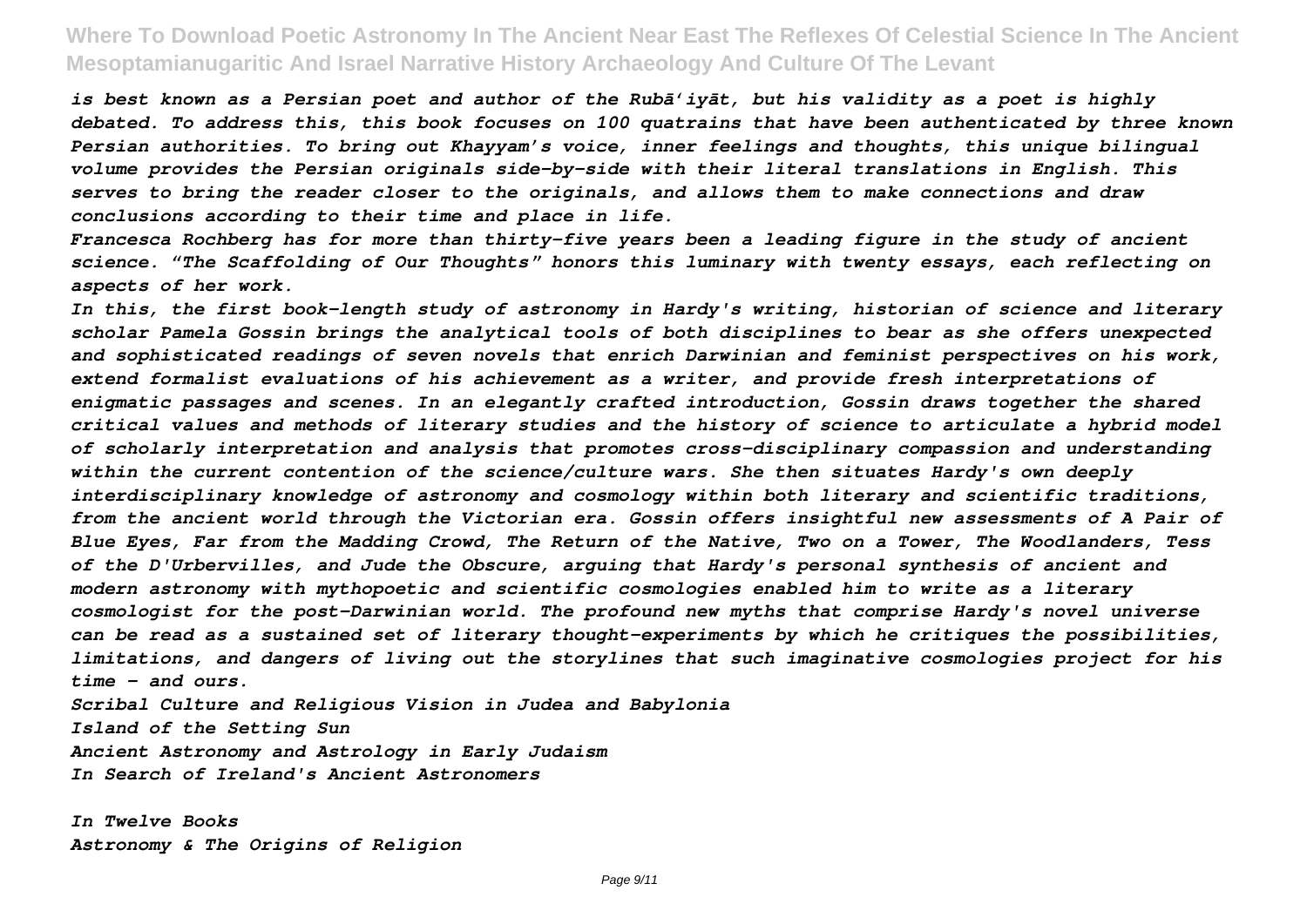Situates a hotly contested section of Isaiah within its historical and cultural contexts, correcting misunderstandings of older scholarship.

This Encyclopedia traces the history of the oldest science from the ancient world to the space age in over 300 entries by leading experts.

While inquiries into early encounters between East Asia and the West have traditionally focused on successful interactions, this collection inquires into the many forms of failure, experienced on all sides, in the period before 1850. Countering a tendency in scholarship to overlook unsuccessful encounters, it starts from the assumption that failures can prove highly illuminating and provide valuable insights into both the specific shapes and limitations of East Asian and Western imaginations of the Other, as well as of the nature of East-West interaction. Interdisciplinary in outlook, this collection brings together the perspectives of sinology, Japanese and Korean studies, historical studies, literary studies, art history, religious studies, and performance studies. The subjects discussed are manifold and range from missionary accounts, travel reports, letters and trade documents to fictional texts as well as material objects (such as tea, chinaware, or nautical instruments) exchanged between East and West. In order to avoid a Eurocentric perspective, the collection balances approaches from the fields of English literature, Spanish studies, Neo-Latin studies, and art history with those of sinology, Japanese studies, and Korean studies. It includes an introduction mapping out the field of failures in early modern encounters between East Asia and Europe, as well as a theoretically minded essay on the lessons of failure and the ethics of cross-cultural understanding.

Welcome to the weird and wonderful world of the Bible.Robin Parry takes the reader on a guided tour of the biblical cosmos with the goal of opening up the Bible in its ancient world. He then goes further and shows how this very ancient biblical way of seeing the world is still revelatory and can speak God's word afresh into our own modern worlds.

Astronomy and Calendar in Ancient Rome

Job

The Astronomical Ancestry of Homer's Odyssey

Essays on Assyriology and the History of Science in Honor of Francesca Rochberg

Astronomy in the Poets

Thomas Hardy's Novel Universe

The Reflexes of Celestial Science in Ancient Mesopotamian, Ugariatic and Israelite Literature

*"This book asks what drove the religious visions of ancient scribes. During the first millennium BCE both Babylonian and Judean scribes wrote about and emulated their heroes Adapa and Enoch, who went to heaven to meet their*